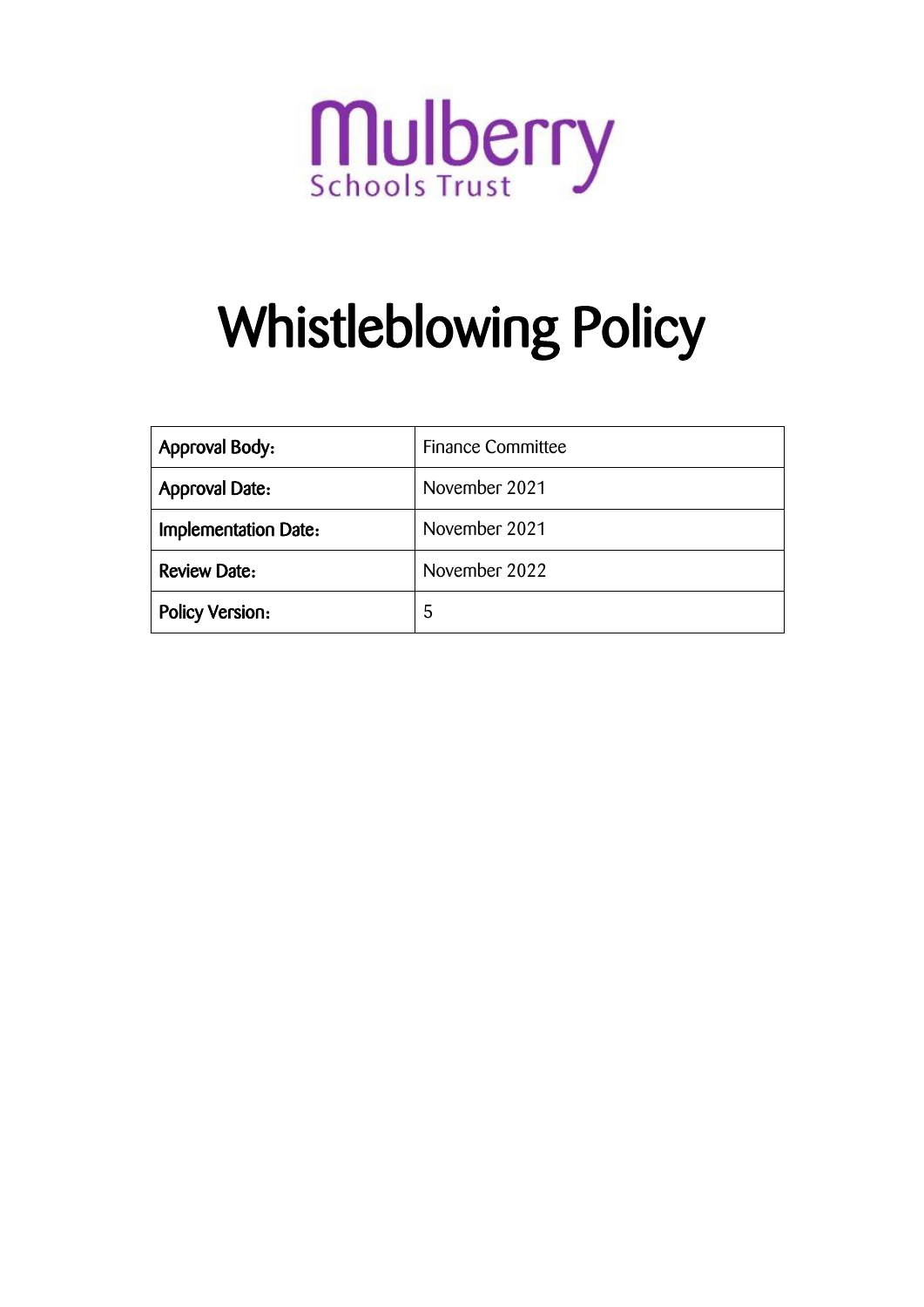

| Version        | Reviewed                | Changes since last version                                                          |
|----------------|-------------------------|-------------------------------------------------------------------------------------|
| 1              | June 2017               | New policy<br>$\bullet$                                                             |
| $\mathfrak{D}$ | <b>November</b><br>2018 | No changes – part of the annual review<br>$\bullet$                                 |
| 3              | <b>November</b><br>2019 | No changes - part of the annual review<br>$\bullet$                                 |
| 4              | November<br>2020        | No changes – part of the annual review<br>$\bullet$                                 |
| 5              | November<br>2021        | Reference to Academy Trust Handbook 2021.<br>$\bullet$<br>New contact email address |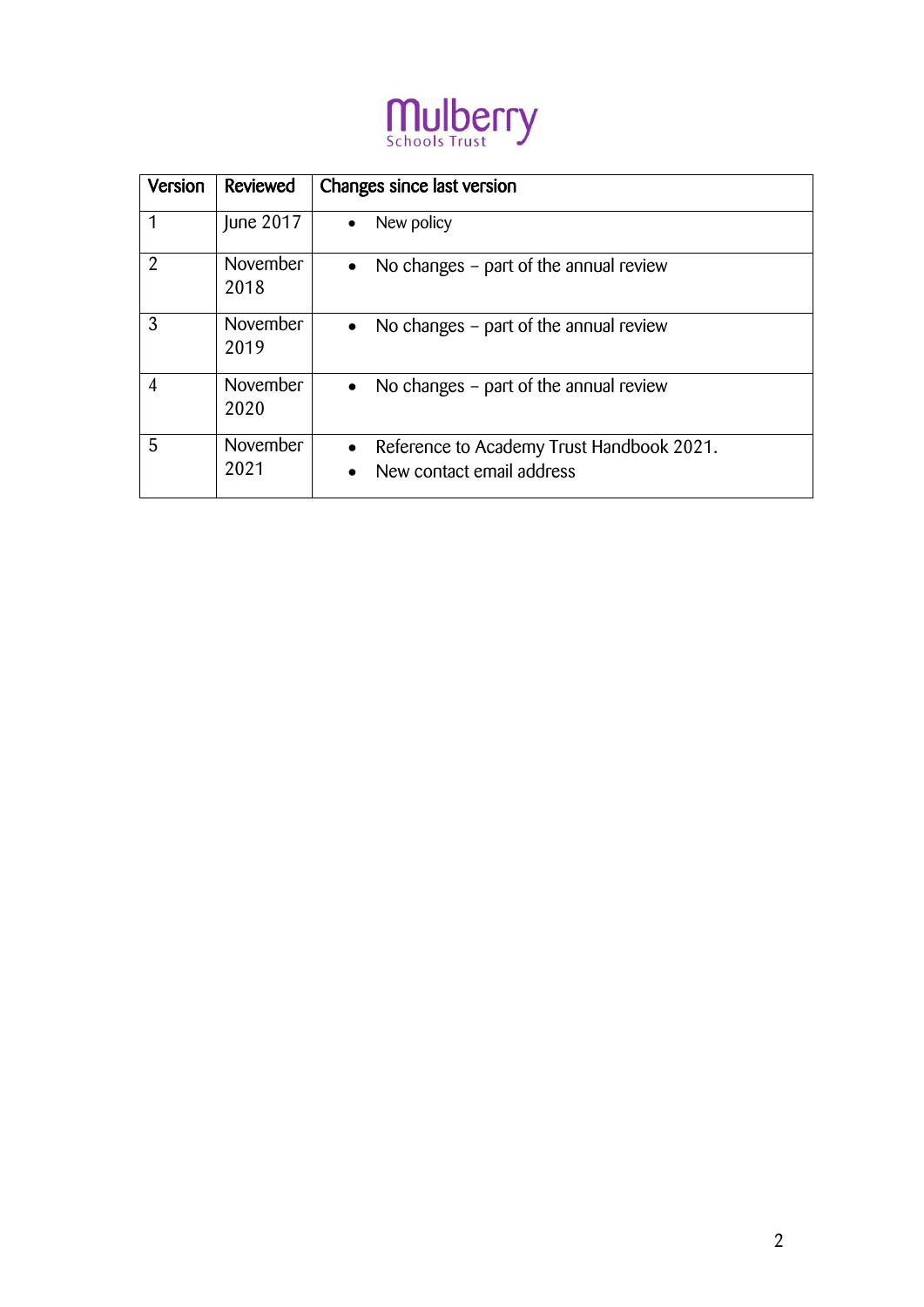

## This policy has been adopted by the Mulberry Schools Trust and will be applied to all schools which belong to the Mulberry Schools Trust.

#### **Introduction**

The staff and trustees of Mulberry Schools Trust seek to run all aspects of school business and activity with full regard for high standards of conduct and integrity. In the event that members of the school staff, parents, governors or the school community at large become aware of activities which give cause for concern, Mulberry Schools Trust has established the following whistleblowing policy, which acts as a framework to allow concerns to be raised confidentially and provides for a thorough and appropriate investigation of the matter to bring it to a satisfactory conclusion.

Throughout this policy, the term whistleblower denotes the person raising the concern or making the complaint. It is not meant in a pejorative sense and it is entirely consistent with the terminology used by Lord Nolan as recommended in the Second Report of the Committee on Standards in Public Life: Local Spending Bodies published in May 1996.

The requirement to have clear whistle-blowing procedures in place is set out in the Academy Trust Handbook 2021, published by the Education and Skills Funding Agency. This policy has been written in line with the above document, as well as government guidance on whistle-blowing. We also take into account the Public Interest Disclosure Act 1998 (https://www.legislation.gov.uk/ukpga/1998/23/contents).

Mulberry Schools Trust is committed to tackling fraud and other forms of malpractice and treats these issues seriously. Mulberry Schools Trust recognises that some concerns may be extremely sensitive and has therefore developed a system that allows for the confidential raising of concerns within the school environment but also has recourse to an external party outside the management of the school.

Mulberry Schools Trust is committed to creating a climate of trust and openness so that a person who has a genuine concern or suspicion can raise the matter with full confidence that the matter will be appropriately resolved.

The provisions of this policy apply to matters of suspected fraud and impropriety and not matters of more general grievance that would be dealt with under the Mulberry Schools Trust grievance procedures.

#### When might the whistleblowing policy apply?

The type of activity or behaviour which Mulberry Schools Trust considers should be dealt with under this policy includes: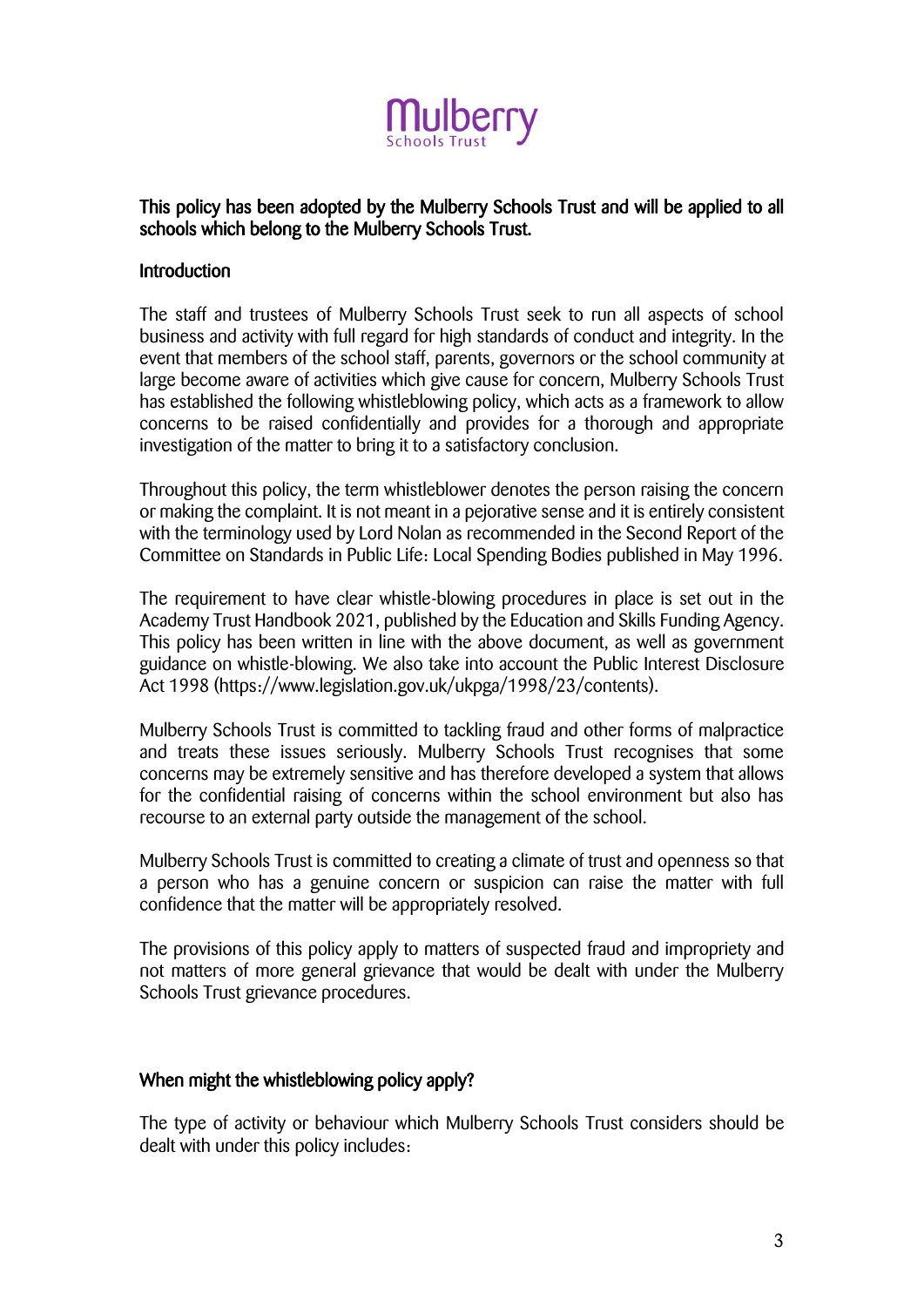

- Manipulation of accounting records and finances
- Inappropriate use of school assets or funds
- Decision making for personal gain
- Any criminal activity
- Abuse of position
- Fraud and deceit
- Danger to individuals health & safety
- Serious breaches of school procedures which may advantage a particular party (for example – tampering with tender documentation, failing to register a business interest)

#### What action should the whistleblower take?

Mulberry Schools Trust encourages the whistleblower to raise the matter internally in the first instance to allow those school staff and trustees in positions of responsibility and authority the opportunity to right the wrong and give an explanation for the behaviour of activity.

Mulberry Schools Trust has designated three individuals to specifically deal with such matters and the whistleblower is invited to decide which of the individuals would be the most appropriate person to contact from the list below:

The Chair of Mulberry Schools Trust – Ms Jane Farrell The Chair of the Finance Committee – Ms Alice Crawley The Chief Executive Officer – Dr Vanessa Ogden

An email can also be sent to [whistleblowing@mulberryschoolstrust.org.](mailto:whistleblowing@mulberryschoolstrust.org) This email will be routed directly to the Chair of Mulberry Schools Trust and the Chair of the Finance Committee.

The whistleblower may prefer to raise the matter in person, by telephone or in written form marked private and confidential and addressed to one of the above named individuals. All matters will be treated in strict confidence and anonymity will be respected wherever possible.

Whistleblowing to an external body without using the internal procedures is inadvisable without compelling reasons. However if the whistleblower considers the matter too serious or sensitive to raise within the internal environment of the school, the matter can be directed to the Department for Education (DfE). The DfE's online complaint form allows for whistleblowing (disclosure in the public interest). Typing in 'Contact the Department for Education' into any online search engine provides the link to this form.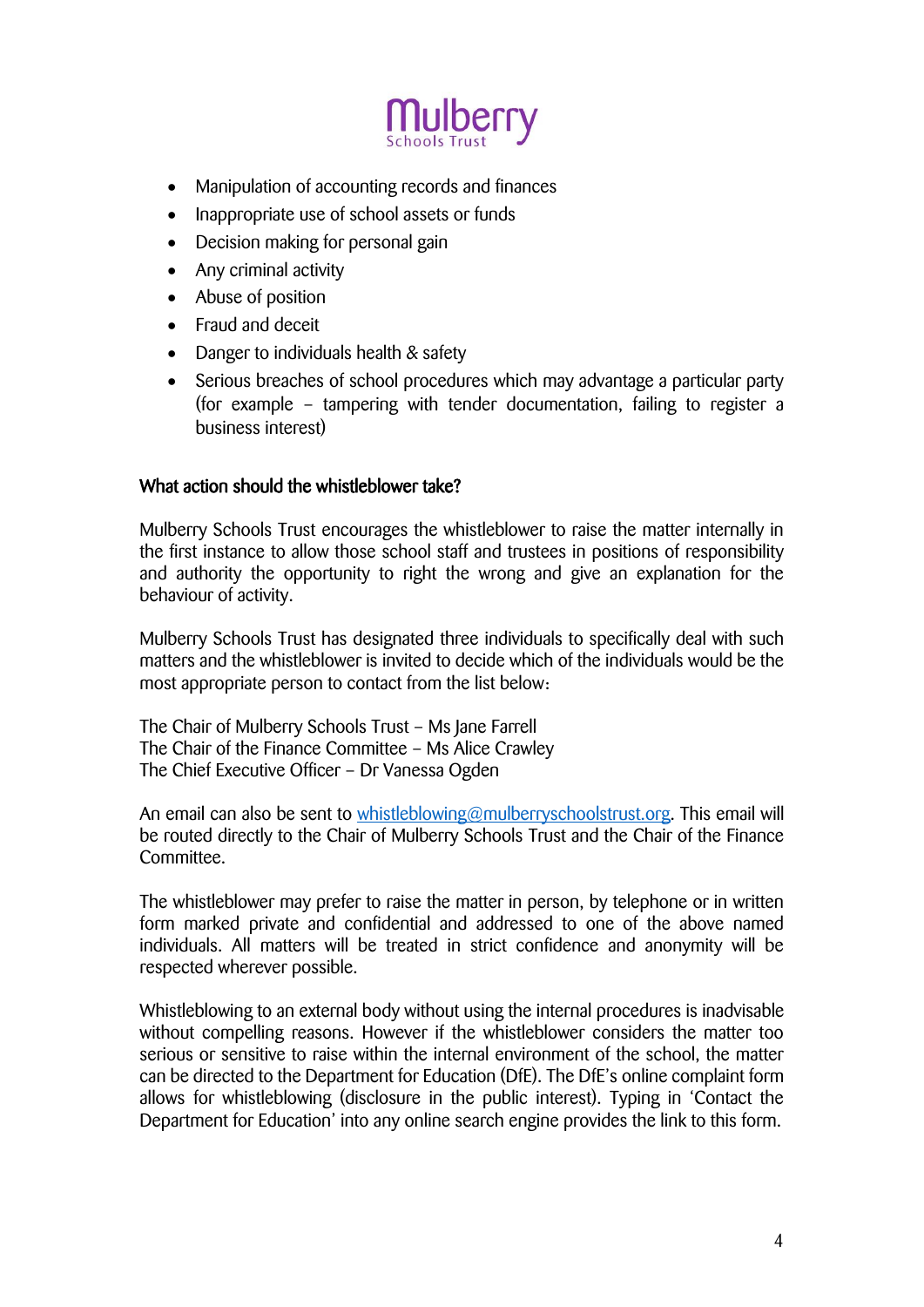

In addition, information and advice can be obtained from the charity 'Protect' https://protect-advice.org.uk/ (formerly called Public Concern at Work). This charity offers free legal advice in certain circumstances to people concerned about serious malpractice at work. Their literature states that matters are handled in strict confidence and without obligation.

### How will the matter be progressed?

The individual(s) in receipt of the information or allegation (the investigating officer(s)) will carry out a preliminary investigation. This will seek to establish the facts of the matter and assess whether the concern has foundation and can be resolved internally. The initial assessment may identify the need to involve third parties to provide further information, advice or assistance, e.g. Involvement of other members of staff, legal or personnel advisors, the police, the Department for Education or the local authority. Records will be kept of work undertaken and actions taken throughout the investigation. The investigating officer(s), possibly in conjunction with the trustees, will consider how best to report the findings and what corrective action needs to be taken. This may include some form of disciplinary action or third party referral, such as the police. If there is a need to appoint an independent auditor as the investigating officer(s) this will also be considered.

The whistleblower will be informed of the results of the investigation and the action to be taken to address the matter. Depending on the nature of the concern and whether or not it has been substantiated, the matter will be reported to the trustees and any necessary external parties.

If the whistleblower is dissatisfied with the conduct of the investigation or resolution of the matter or has genuine concerns that the matter has not been handled appropriately, the concerns should be raised with the investigating officer(s), the trustees and/or directed to the Department for Education.

#### Respecting confidentiality

Wherever possible Mulberry Schools Trust seeks to respect the confidentiality and anonymity of the whistleblower and will as far as possible protect him/her from reprisals. Mulberry Schools Trust will not tolerate any attempt to victimise the whistleblower or attempts to prevent concerns being raised and will consider any necessary disciplinary or corrective action appropriate to the circumstances.

#### Raising unfounded malicious concerns

Individuals are encouraged to come forward in good faith with genuine concerns with the knowledge they will be taken seriously. If individuals raise malicious unfounded concerns or attempt to make mischief, this will also be taken seriously and may constitute a disciplinary offence or require some other form of penalty appropriate to the circumstances.